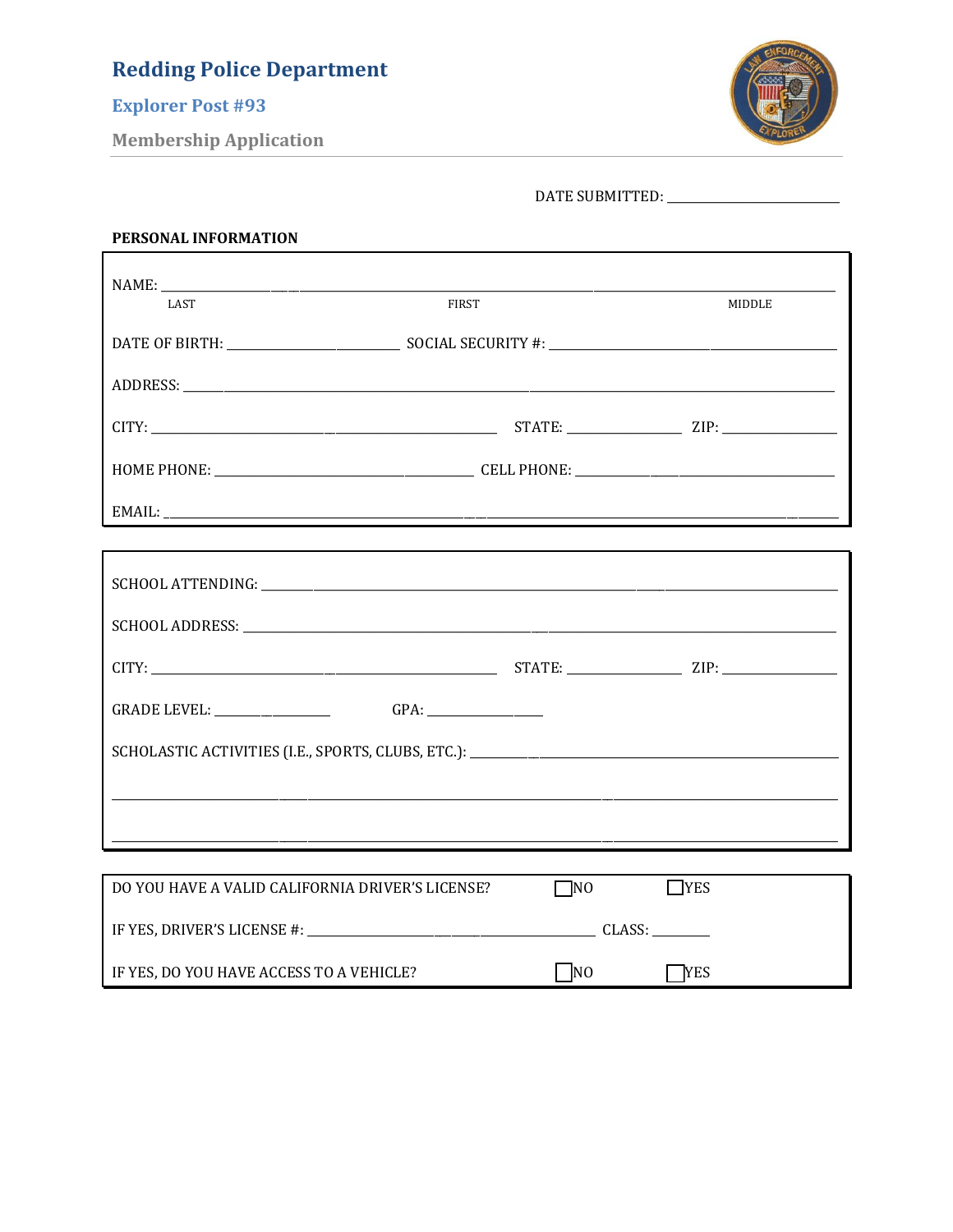# **Explorer Post #93**

**Membership Application** 

| <b>WORK HISTORY</b>                  |              |             |                  |                  |
|--------------------------------------|--------------|-------------|------------------|------------------|
| ARE YOU EMPLOYED?                    | $\square$ NO | $\neg$ YES, | <b>FULL TIME</b> | <b>PART TIME</b> |
| LENGTH OF EMPLOYMENT: ______________ |              |             |                  |                  |
|                                      |              |             |                  |                  |
|                                      |              |             |                  |                  |
|                                      |              |             |                  |                  |
|                                      |              |             |                  |                  |
|                                      |              |             |                  |                  |

#### **FAMILY HISTORY**

| <b>LAST</b>                                                                       |              | <b>FIRST</b> |               | MIDDLE |
|-----------------------------------------------------------------------------------|--------------|--------------|---------------|--------|
|                                                                                   |              |              |               |        |
|                                                                                   |              |              |               |        |
| <b>LAST</b>                                                                       |              | <b>FIRST</b> |               | MIDDLE |
|                                                                                   |              |              |               |        |
|                                                                                   |              |              |               |        |
|                                                                                   |              |              |               |        |
| DO YOU HAVE ANY SIBLINGS? NO<br>IF YES, PLEASE PROVIDE THE FOLLOWING INFORMATION: | YES          |              |               |        |
|                                                                                   |              |              |               |        |
| <b>LAST</b>                                                                       | <b>FIRST</b> |              | <b>MIDDLE</b> |        |
|                                                                                   |              |              |               |        |
| <b>LAST</b>                                                                       | <b>FIRST</b> |              | <b>MIDDLE</b> |        |
|                                                                                   |              |              |               | AGE:   |
| LAST                                                                              | <b>FIRST</b> |              | <b>MIDDLE</b> |        |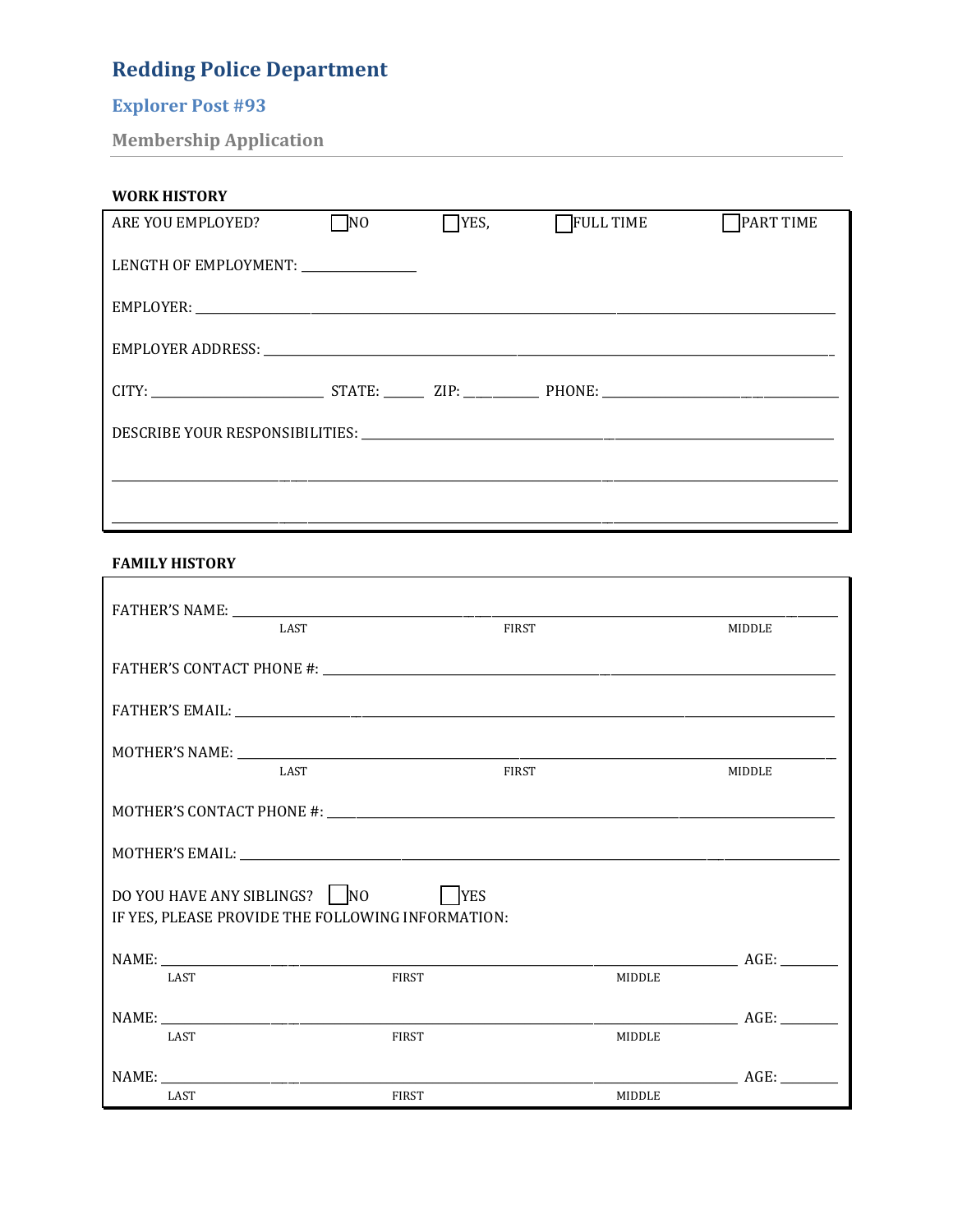# **Explorer Post #93**

**Membership Application** 

| <b>FAMILY HISTORY (CONTINUED)</b>                                             |              |               |  |  |
|-------------------------------------------------------------------------------|--------------|---------------|--|--|
| DO YOU HAVE A FAMILY MEMBER WHO WORKS IN LAW ENFORCEMENT OR A LAW ENFORCEMENT |              |               |  |  |
| $\Box$ NO<br>RELATED FIELD?                                                   | <b>YES</b>   |               |  |  |
| IF YES, PLEASE PROVIDE THE FOLLOWING INFORMATION:                             |              |               |  |  |
|                                                                               |              |               |  |  |
| <b>LAST</b>                                                                   | <b>FIRST</b> | <b>MIDDLE</b> |  |  |
|                                                                               |              |               |  |  |
|                                                                               |              |               |  |  |

#### **REFERENCES**

| PLEASE PROVIDE THREE PERSONAL REFERENCES: |              |        |  |
|-------------------------------------------|--------------|--------|--|
| 1.                                        |              |        |  |
|                                           |              |        |  |
| LAST                                      | <b>FIRST</b> | MIDDLE |  |
|                                           |              |        |  |
|                                           |              |        |  |
|                                           |              |        |  |
|                                           |              |        |  |
|                                           |              |        |  |
|                                           |              |        |  |
|                                           |              |        |  |
| 2.                                        |              |        |  |
|                                           |              |        |  |
| LAST                                      | <b>FIRST</b> | MIDDLE |  |
|                                           |              |        |  |
|                                           |              |        |  |
|                                           |              |        |  |
|                                           |              |        |  |
|                                           |              |        |  |
|                                           |              |        |  |
|                                           |              |        |  |
| 3 <sub>1</sub>                            |              |        |  |
|                                           |              |        |  |
| LAST                                      | <b>FIRST</b> | MIDDLE |  |
|                                           |              |        |  |
|                                           |              |        |  |
|                                           |              |        |  |
|                                           |              |        |  |
|                                           |              |        |  |
|                                           |              |        |  |
|                                           |              |        |  |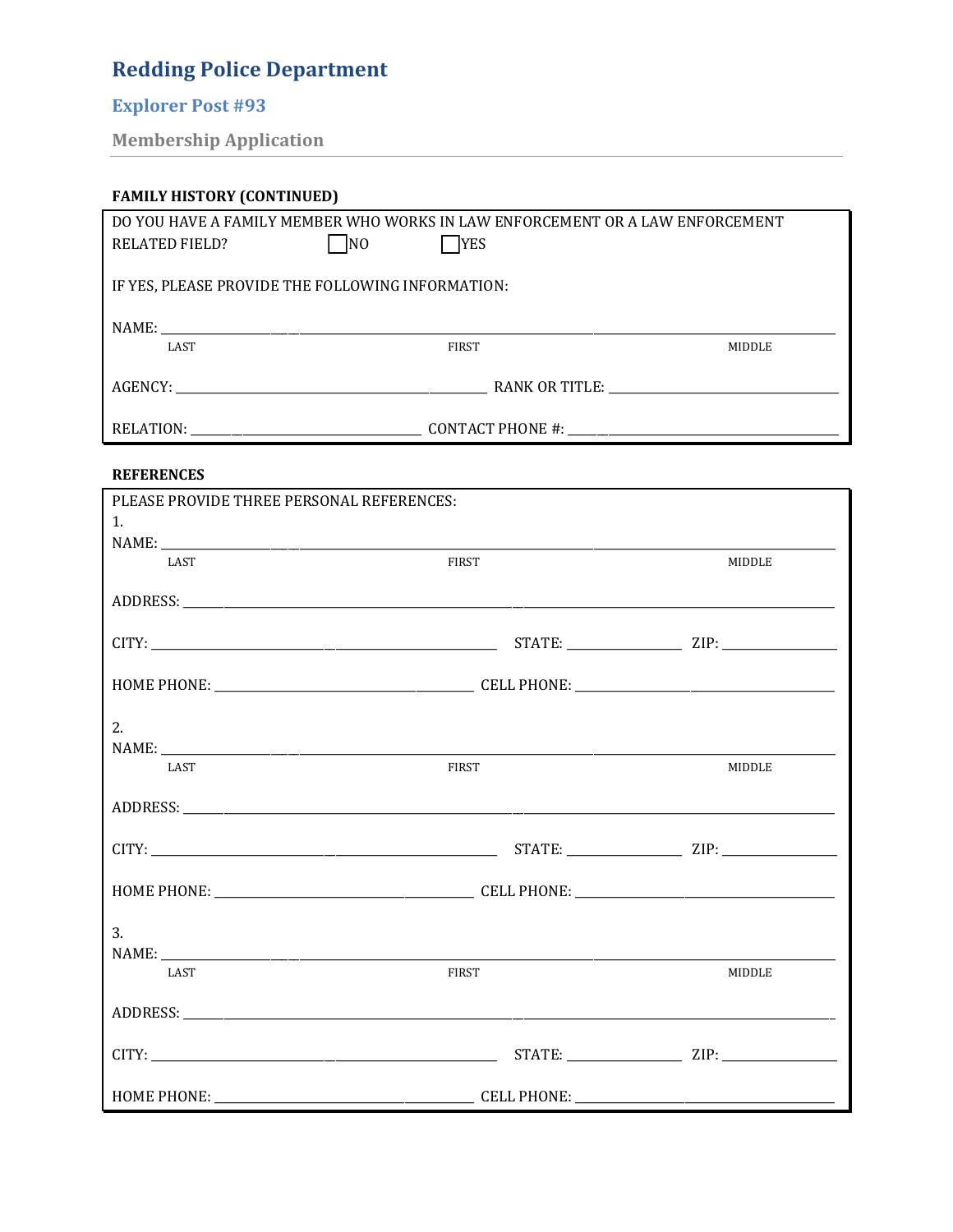### **Explorer Post #93**

**Membership Application** 

#### **QUESTIONNAIRE**

How did you hear about the Redding Police Explorer Program?

Why do you want to become a Redding Police Explorer?

How do your friends feel about your interest in becoming a Police Explorer?

How do your parents feel about your interest in becoming a Police Explorer?

Have you ever been arrested or received a juvenile citation?  $\Box$ No  $\Box$ Yes If yes, please explain:

Have you ever received a traffic citation?  $\Box$ No  $\Box$ Yes If yes, please explain: